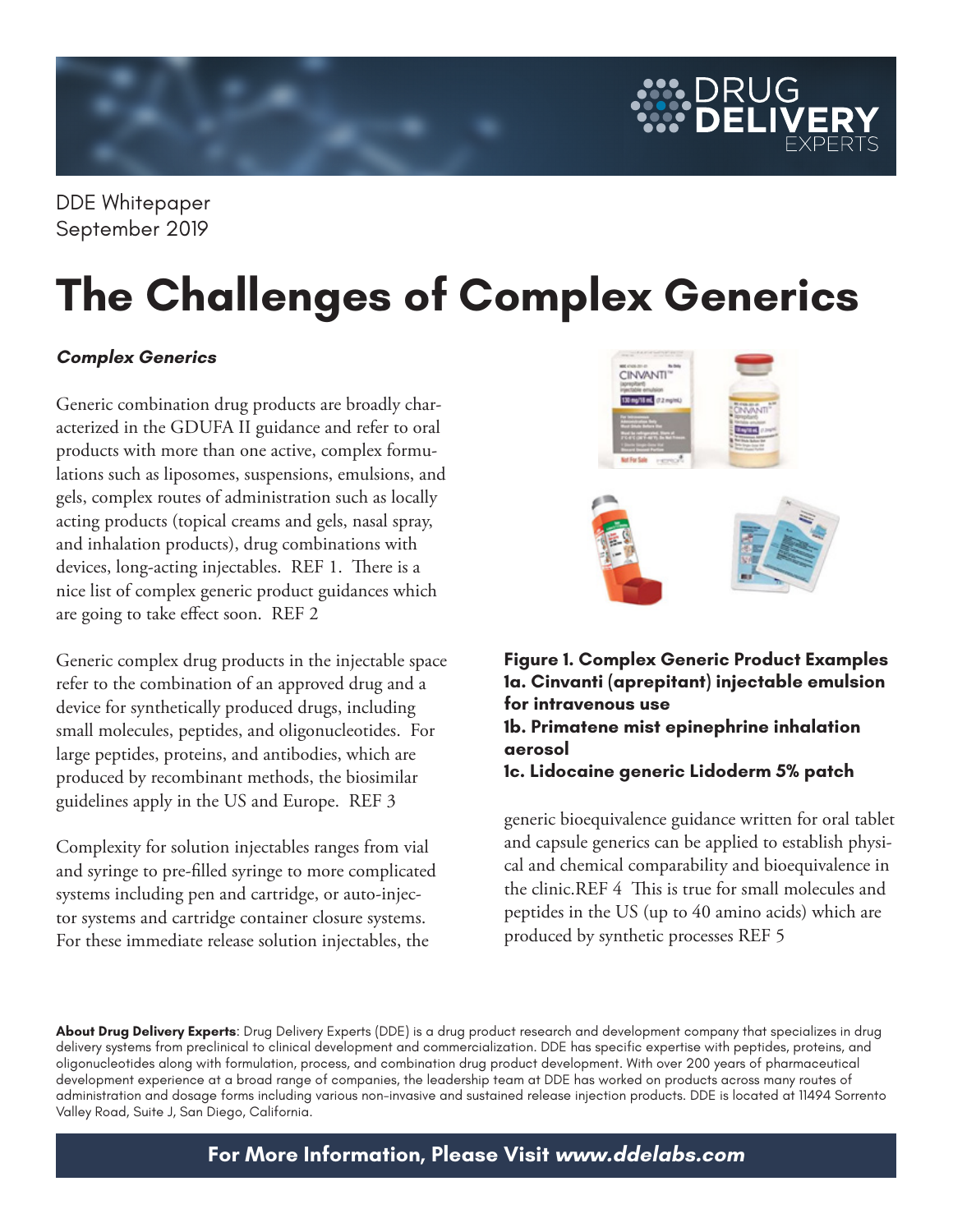



**Figure 2. Complex injectable product configurations. 2a. Vial and syringe 2b. Pre-filled syringe 2c. Injection pen and cartridge 2d. Auto-injector** 

If the generic is a biologic or macromolecule produced by recombinant methods, it will be considered a biosimilar, and the US and EU have developed guidances for approval of these products. The European biosimilar market is more mature than the US with the first product approved by EMA in 2006 (Omnitrope, Novartis) and 63 products approved up to July 2019. REF 4 The US FDA approved the first biosimilar in Mar 2015 (Zarxio, Filgrastim-sndz), with 23 total biosimilars introduced up to July 2019. REF 6

## **Complex Generic Combination Drug Products**

Complex combination generic drug products can be much more challenging and require much more data to convince the regulatory agencies of comparability of the two drug products. The approval requirements are much closer to that for biosimilars than to that for generic products. For example, Copaxone (glatiramer acetate) which was originally developed by Teva and approved in the US in 1997 is a complex mixture of amino acid polymers. While it is considered a peptide by many, it is a mixture of synthetic peptides produced through a polymerization reaction and includes a very specific molecular weight fractionation and

purification process. In this case, the process used to manufacture the product has a dramatic impact on the quality and performance of the product. The resulting regulatory package for the generic products is much closer to that for biosimilars, as seen in the regulatory guidance for glatiramer acetate ANDAs. REF 7

# **Long-Acting Injectables and Implantables**

Similarly, long-acting injectables and implantables are considered complex combination drug products. These products are composed of an active ingredient (typically a small molecule or peptide) and a functional excipient, formulation, or device, which controls the rate of release of the drug from the product. As a result, the approval process requires a typical full clinical program, although the magnitude of clinical safety data is typically reduced compared to the original application for the solution injectable product. The regulatory program for a long-acting injectable or implantable system follows the 505(b)2 NDA approval process because they reference clinical and safety data from the original NDA for the immediate release product, whether oral or injection.